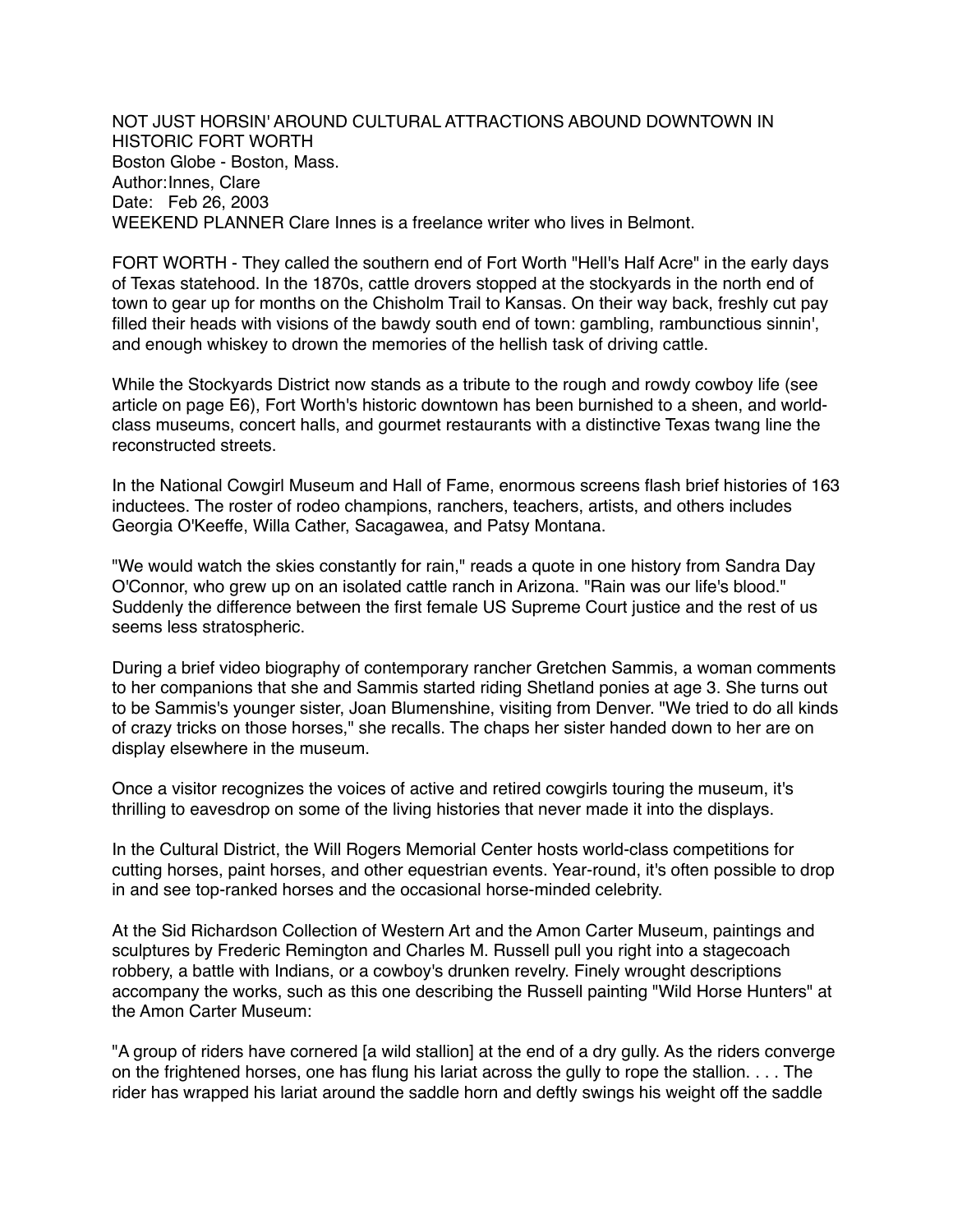to counterbalance the pull of the taut rope." Sure enough, the painting depicts all of that, but an eye unfamiliar with the ways of horses and cowboys would have missed much of the drama.

On a December visit, downtown Fort Worth is aglow at night, and Steve "Cowboy" Murrin, a.k.a. "Mayor of the Stockyards," is looking like a whip-thin, very Western Santa Claus. He is wearing stovepipe cowboy boots, blue jeans, a white shirt, and a tan barn jacket. His white beard fluffs out over a red bandana knotted around his neck. A burn the size of a bullet hole accents the brim of his white cowboy hat in the spot where a cinder from a campfire left its mark.

In the Sky Bar at the Reata Restaurant, Murrin neatly wraps a longneck in another one of his red bandanas as the city twinkles below.

"Every town has two beginnings: before and after the Civil War," he says. "Reconstruction was pretty ugly. Many of those who refused to make deals with the Yanks moved farther west. West Texans hated Yanks with a total, ignorant hatred. Banks in Dallas were tied to the East, and everything you did required a lawyer. In West Texas, banks were still run by Texans, and all you needed was a handshake."

Murrin's grandfather came to Fort Worth from Scotland and started a saloon in 1875. His father worked in the stockyards and later bought a ranch nearby.

Murrin grew up on the ranch, enthralled by his father's stories of the old days at the stockyards. He was dealing in real estate in the mid-1970s when he bought much of what is now the Stockyards District. He has been instrumental in rebuilding the district, turning it into a Mecca of West Texas heritage.

Later, at the Chisholm Club, Murrin can't keep a good thing to himself, sharing generous portions of tomato bisque with a hint of poblano pepper and roasted corn, and later swapping a tender cut of lamb for quail stuffed with chorizo. His old friend Grady Spears, award-winning chef and author of "A Cowboy in the Kitchen" (Ten Speed Press, 1999), owns the restaurant and has elevated traditional trail food to haute cuisine.

Down the street at the Flying Saucer Club, Murrin thinks for a minute about what it means to be a cowboy. His eyes hold a fresh sadness.

"Yesterday we buried one. His grandfather started a ranch in 1874. His father was a rancher. It's what he did all his life. I first met him at a friend's rodeo - different from a more formal rodeo. We had an event called sortin', ropin', and brandin'. You had to sort a steer out of the herd, rope 'im, then brand 'im with whitewash. He threw this wonderful loop, sort of over his shoulder, and caught that calf. It's an amazing skill to have a hand with a rope. He didn't brag or make a deal out of it. That loop just came out of who he was."

Murrin pauses, communing with his memories. A woman asks if he will pose with her friends at a nearby table. He happily obliges for what turn out to be visitors from Bosnia.

"I can't stand Western movies," confesses Elma Prcic of Sarajevo, who can't stop grinning. "But now I am here, I want to see cowboys. At home, everyone told us, please meet a cowboy. They wanted me to meet J. R., but I think it's more difficult," she says, referring to the character from the old longtime TV drama "Dallas."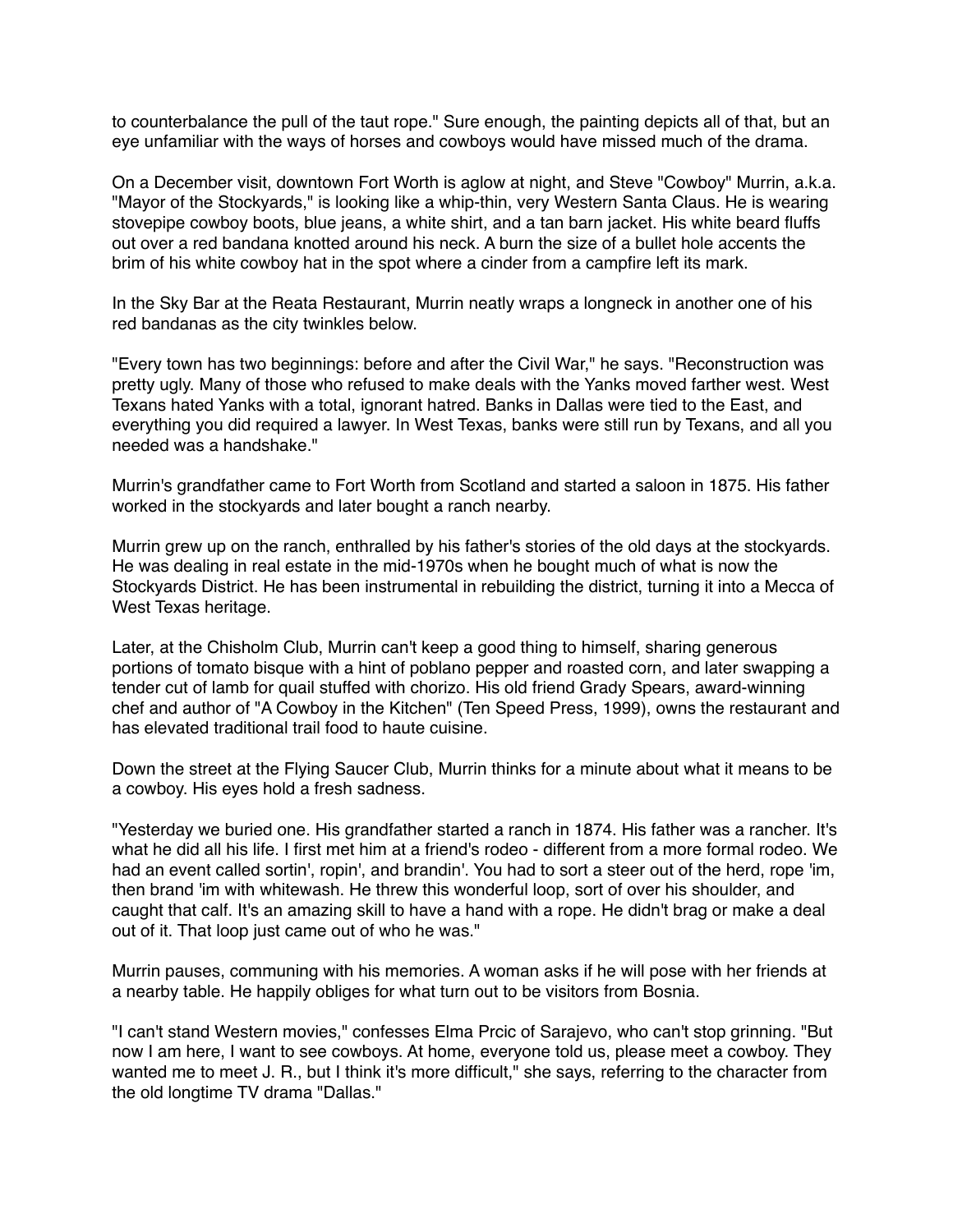Murrin tips his hat and heads back out to his ranch as a pair of bicycle cops cruise by, riding herd over a small stampede of SUVs and pickup trucks.

SIDEBAR: Fort Worth itinerary

Friday

6 p.m. Rest at Etta's Etta's Place B & B

200 W. 3d St.

817-654-0267

www.ettas-place.com

\$125-\$165

Settle in at a place named after the girlfriend of the Sundance Kid, who frequented the area with his Hole in the Wall Gang. Decorated with antiques and Texas heirloom reproductions.

7 p.m. Steak a claim Chisholm Club

222 Main St.

817-210-2222

www.gradyspears.com

\$16-\$35

Enjoy inventive haute cuisine with a Texas twang.

9 p.m. Shot sampler Reata Restaurant

310 Houston St.

817-336-1009

www.reata.net Try one of the 150 types of tequila at the outdoor bar.

**Saturday** 

11 a.m. Got huevos?

Joe T. Garcia's

2201 N. Commerce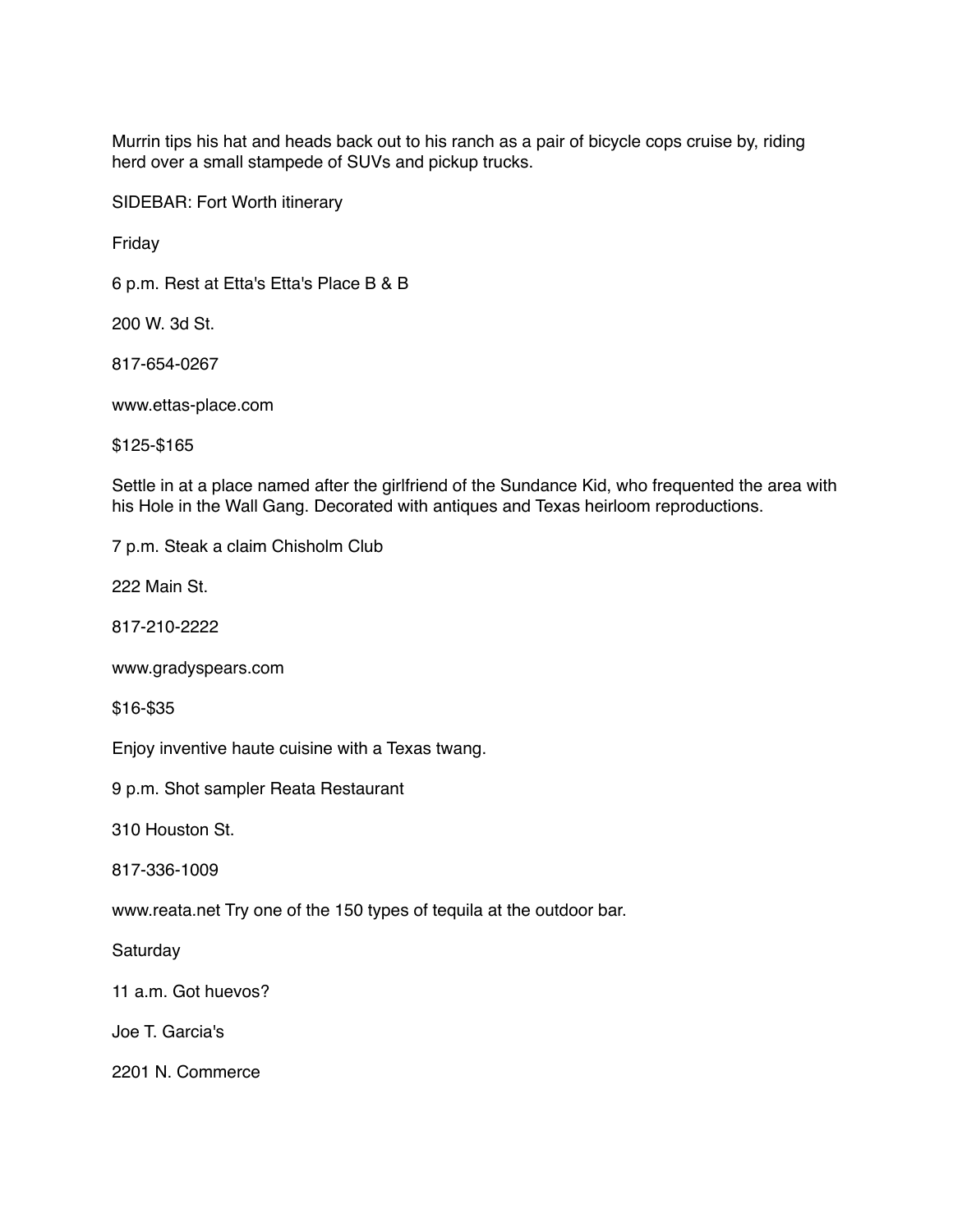817-626-4356

www.joets.com

\$6-\$11

Abandon all hope of cleaning your plate when it's filled with Mexican-style eggs.

Noon You go, cowgirl National Cowgirl Museum and Hall of Fame

1720 Gendy

800-476-FAME www.cowgirl.net

\$4-\$6

See the women who shaped and were shaped by the West.

2 p.m. How the West was drawn Amon Carter Museum

3501 Camp Bowie Blvd.

817-738-1933

www.cartermuseum.org Sid Richardson Collection of Western Art

309 Main St.

817-332-6554

www.sidrmuseum.org Free See paintings, sculptures, objects, and more by Frederic Remington, Charles M. Russell, and other Western artists.

4 p.m. Make it modern Kimbell Art Museum

3333 Camp Bowie Blvd.

817-654-1034

www.kimbellart.org Free See one of the world's outstanding modern public galleries.

7 p.m. Take out or dine in Esperanza's Bakery & Cafe

2212 North Main St.

817-626-5770

www.joets.com/esperanzas.htm